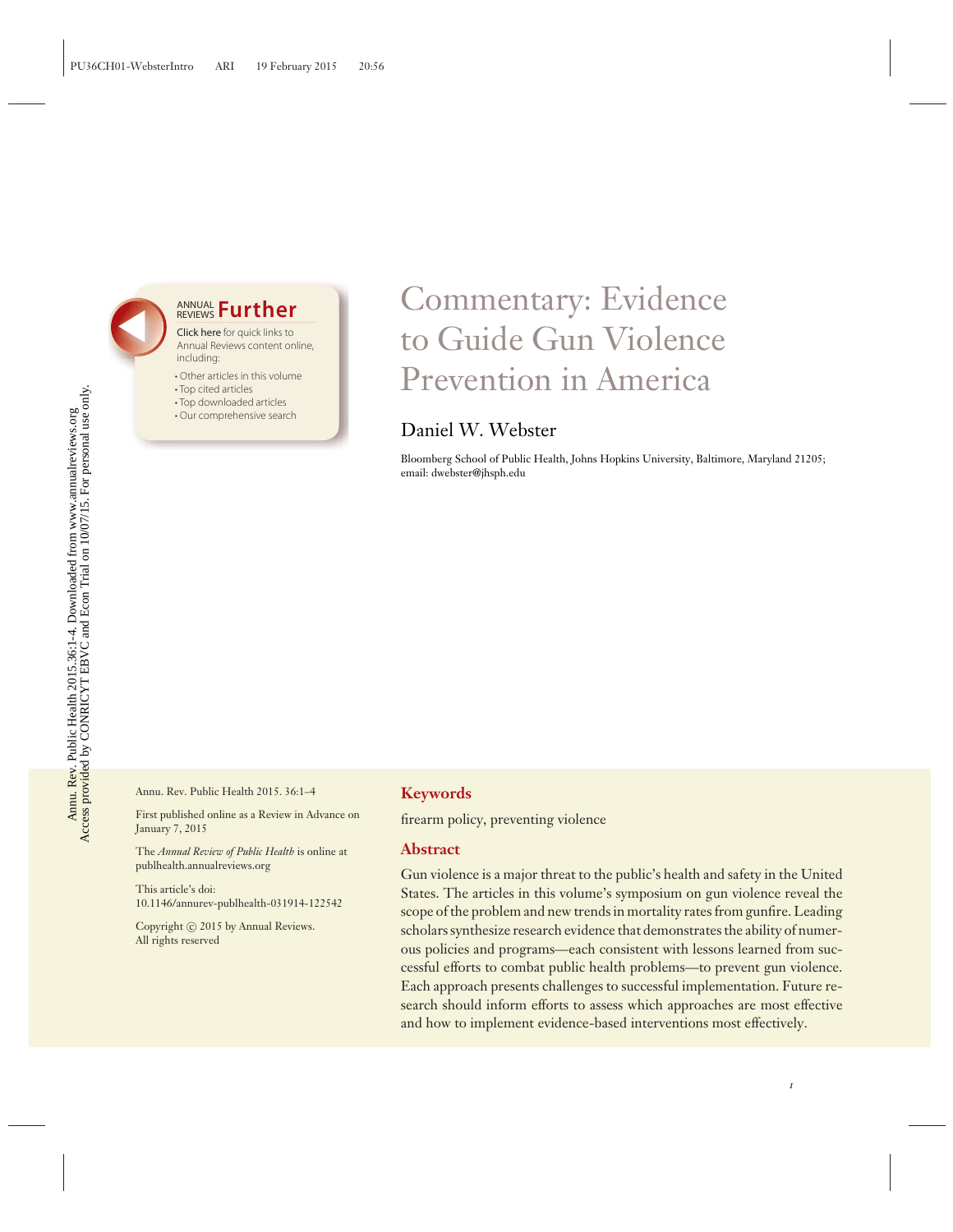#### **INTRODUCTION**

Most readers will not be shocked to learn that gun violence in the United States has enormous detrimental impacts on public health and that firearm availability plays an important role in explaining why US homicide rates are many times that of other high-income nations. The profound impact that gun violence has on public safety and American life, as well as the outsized influence the gun lobby has over gun policy, can cultivate pessimism about the nation's ability to significantly reduce gun violence. This volume's symposium of articles on gun violence and its prevention offers evidence-based insights on recent trends in firearm violence and a range of interventions designed to prevent it. These critical reviews of the research demonstrate that (*a*) some programs and policies have been effective in preventing gun violence; (*b*) these interventions are often grounded in theories and approaches commonly applied to public health problems; and (*c*) achieving results—less gun violence—requires adept implementation of the evidence-based programs and policies.

#### **INSIGHTS FROM THE SYMPOSIUM**

A recent surge in mass shootings (1) may skew public perceptions of the true nature of and trends in gun violence as well as prescriptions for how to reduce gun violence. In this volume, Wintemute (11) presents extensive data documenting how gun violence affects the US population and various subgroups. He describes contrasting recent trends: Rates of firearm-involved homicide, which disproportionately affect young black men, have been declining, whereas firearm suicides, which principally affect white men, are increasing. Although firearm suicides account for 60% of all deaths by gunfire in the United States and are preventable (7), most public policies and programs are directed at the criminal use of guns.

Wintemute also notes starkly different firearm homicide and firearm suicide rates across states (11). Debates, often not based on the best science, about the effectiveness of various gun policies commonly involve comparisons between states or cities with different types of gun laws on the basis of some measure of violence to make the case for stronger or more lax gun laws. Given the substantial differences across states in demographic factors associated with violence as well as in social factors relevant to violence that cannot be easily measured, how much of the across-state variance in homicide and suicide rates, if any, can we attribute to specific gun policies?

Webster & Wintemute's (10) article reviews the scientific evidence relevant to what they argue are the most important types of firearm policies: those designed to keep firearms from criminals and other high-risk groups. The policies examined establish the conditions for proscribing the purchase and possession of firearms as well as the requirements that firearm sellers and purchasers must meet to prevent the diversion of firearms to prohibited persons (e.g., comprehensive background checks, record keeping). Some laws establishing firearm-prohibiting conditions are associated with reductions in violence (e.g., convictions for misdemeanors, domestic violence restraining orders, involuntary commitments for mental illness provided records are available), but others are not (e.g., misdemeanor domestic battery). The protective effects of gun laws appear to be greatest in states with the highest capacity to keep firearms from prohibited persons through comprehensive background checks, broader checks of records of disqualifying conditions, and permit-to-purchase licensing procedures that require in-person applications for permits.

Webster & Wintemute cite numerous studies that used crime gun trace data from the US Bureau of Alcohol, Tobacco, Firearms and Explosives (ATF) that have consistently shown negative associations between policies designed to prevent diversions of guns to criminals and such diversions. Some may question the public health relevance of research on gun diversions, but such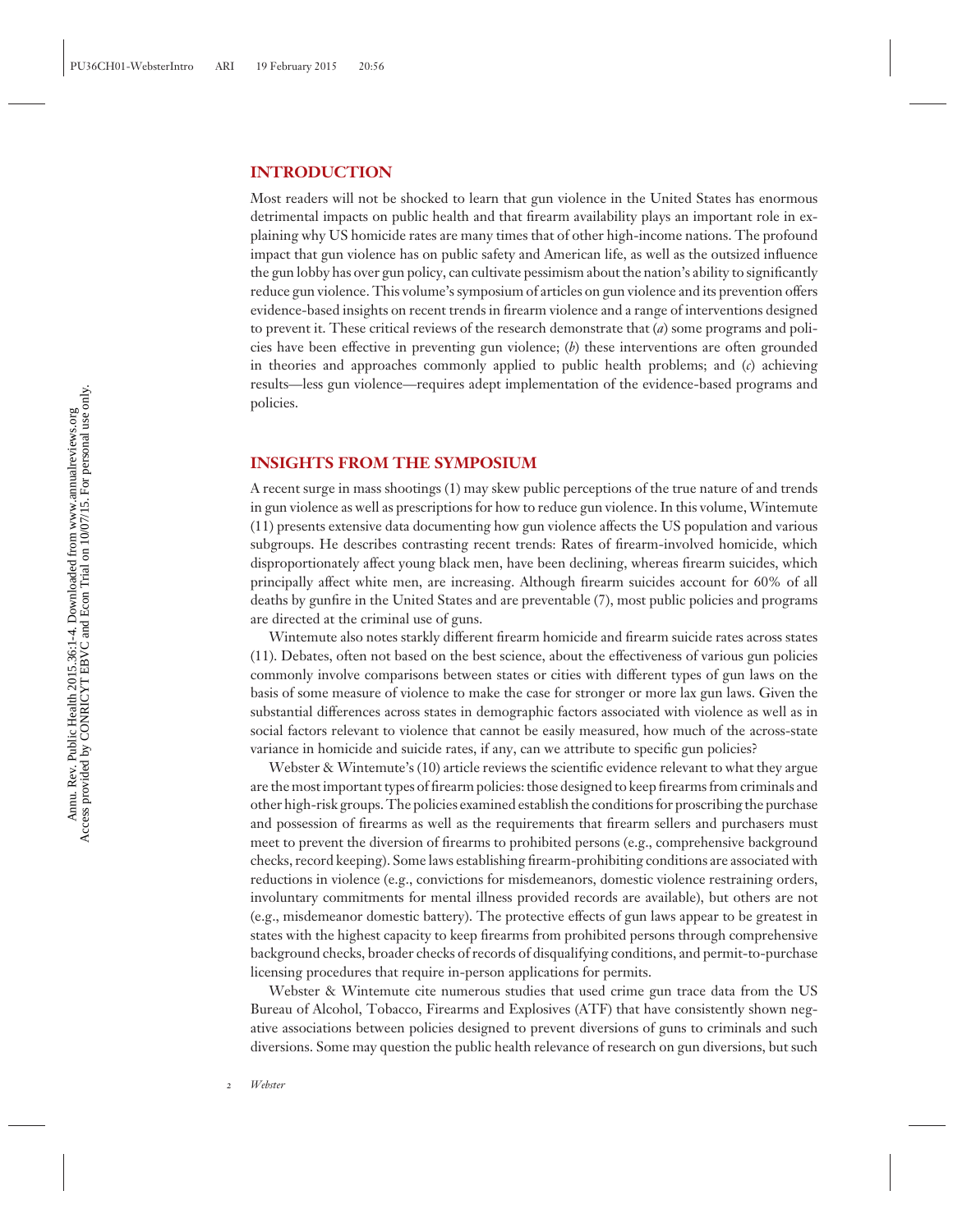studies are important because they demonstrate the key mediating relationship between the effects of firearm sales regulations and violence. Individual-level crime gun trace data enable researchers to determine the policy context in which the firearms were originally sold on the basis of the date and state in which the firearm was originally sold; unfortunately, Congress has restricted the ATF's release of these data.

As Webster & Wintemute note, research on the effects of gun laws has been limited by the small number of studies that examine relationships between changes in firearm laws and subsequent changes in various forms of violence. Lack of funding for such studies has impeded the advancement of gun policy research (6); other impediments include the small number of changes during the past 40 years to what may be the most significant gun policies for keeping guns from highrisk individuals (the strongest firearm purchaser licensing laws) and uncertainty about or lack of consideration of the proper temporal relationship between the introduction of a new law and its hypothesized effects on violence (9).

Butts and colleagues (5) describe a promising public health approach to prevent gun violence, branded as Cure Violence, and the current research on the program's effectiveness. Recognizing that urban gun violence can spread much like a contagious disease, Gary Slutkin and his colleagues have applied effective infection control principles and methods for gun violence prevention approaches. The model uses street outreach workers and violence interrupters to mediate conflicts that could lead to shootings, to promote norms of nonviolence, and to direct youth to less risky lifestyles. Butts et al. reported on evidence that the program significantly reduced gun violence in most of the communities where the program was implemented, but in many instances, either there was no effect or, in some instances, the program was linked to increased violence. As with many behavioral interventions, program effects are likely to depend greatly on the individuals implementing the program, how well it is managed, and the community context in which it is implemented.

Butts and colleagues appropriately call for "practices that ensure fidelity to the theoretical model, and utilize data, evaluation tools, and methods that support a rigorous test of the intervention. Fidelity to the model and measurement of fidelity to the model is particularly important...because unfaithful replications that prove to be ineffective or even detrimental unjustifiably undermine the credibility of the program" (5).

Braga & Weisburd (4) review relevant theories and empirical evidence pertinent to focused deterrence as a strategy to reduce gun violence. Focused deterrence programs intervene with a relatively small number of individuals at greatest risk of perpetrating or instigating gun violence by issuing direct warnings of certain and severe consequences from the criminal justice system if the individuals or their associates commit violent crimes or illegally possess firearms. The message to stop the violence is reinforced by community members with moral authority or those who are otherwise respected by those the program targets. Services to facilitate transitions to less violent lifestyles are also offered. Although the program could be perceived by some as simply another "lock 'em up" approach to curtail violent crime, Braga & Weisburd explain how properly implemented focused deterrence can actually lead to less incarceration than traditional law enforcement. Its approaches are common to successful public health interventions: a focus on prevention; scientific study of risk and patterns of the problem; multidisciplinary interagency collaborations to achieve agreed-upon objectives; and use of available tools, including legal levers and effective communications, to affect the target risk behaviors.

Data presented from a meta-analysis of the effects of ten focused deterrence interventions targeting gun and gang violence tested in quasi-experimental studies reveal consistent and impressive reductions in violence (3). Furthermore, some studies document positive (preventive) spillover effects on gangs not directly targeted by the interventions (2, 8).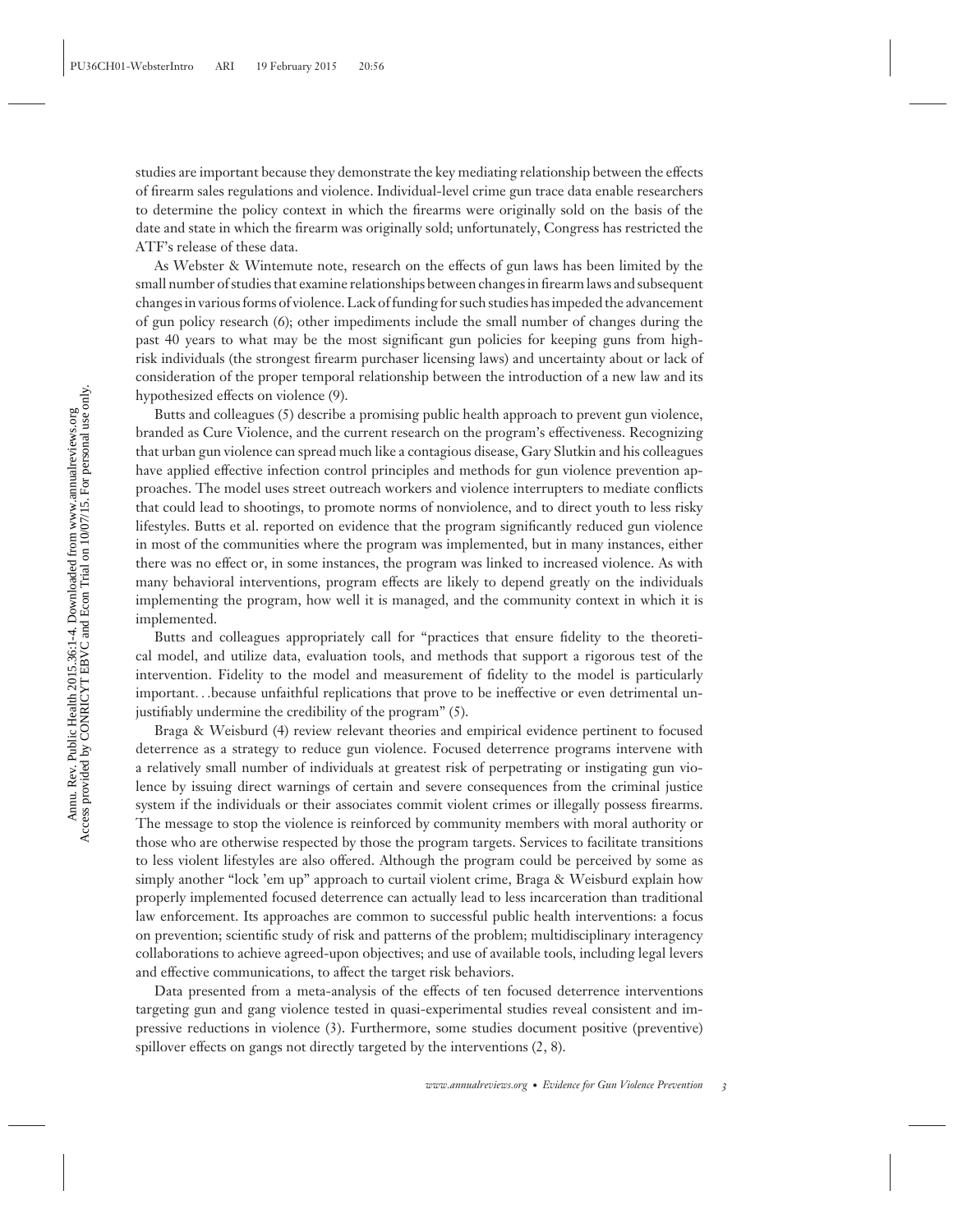In summary, the articles in this symposium provide evidence that gun violence in America can be significantly reduced with proven and/or promising policies and programs. Each intervention examined here comes with unique challenges. There are significant research gaps to fill, especially concerning the effects of gun laws and the factors that support the most effective implementation of Cure Violence and focused deterrence. In light of the enormous social costs of gun violence in the United States, further investment is needed into research that will enhance efforts to prevent gun violence.

#### **DISCLOSURE STATEMENT**

The author is not aware of any affiliations, memberships, funding, or financial holdings that might be perceived as affecting the objectivity of this review.

#### **LITERATURE CITED**

- 1. Blair JP, Schweit KW. 2014. *A Study of Active Shooter Incidents, 2000–2013*. Washington, DC: Tex. State Univ., Fed. Bur. Investig., US Dep. Justice
- 2. Braga AA, Hureau DM, Papachristos AV. 2014. Deterring gang-involved gun violence: measuring the impact of Boston's Operation Ceasefire on street gang behavior. *J. Quant. Criminol.* 30:113–39
- 3. Braga AA, Weisburd DL. 2012. The effects of focused deterrence strategies on crime: a systematic review and meta-analysis of the empirical evidence. *J. Res. Crime Delinq.* 49:323–58
- 4. Braga AA, Weisburd DL. 2015. Focused deterrence and the prevention of violent gun injuries: practice, theoretical principles, and scientific evidence. *Annu. Rev. Public Health* 36:55–68
- 5. Butts JA, Roman CG, Bostwick L, Porter JR. 2015. Cure Violence: a public health model to reduce gun violence. *Annu. Rev. Public Health* 36:39–53
- 6. Kellerman AL, Rivara FP. 2013. Silencing the science on gun research. *JAMA* 309:549–50
- 7. Miller M, Azrael D, Barber C. 2012. Suicide mortality in the United States: the importance of attending to method in understanding population-level disparities in the burden of suicide. *Annu. Rev. Public Health* 33:393–408
- 8. Tita G, Riley KJ, Ridgeway G, Grammich C, Abrahamse AF, Greenwood PW. 2003. *Reducing Gun Violence: Results from an Intervention in East Los Angeles*. Santa Monica, CA: RAND
- 9. Webster DW, Vernick JS, Hepburn LM. 2002. Effects of Maryland's law banning "Saturday night special" handguns on homicides. Am. 7. Epidemiol. 155:406-12
- 10. Webster DW, Wintemute GJ. 2015. Effects of policies designed to keep firearms from high-risk individuals. *Annu. Rev. Public Health* 36:21–37
- 11. Wintemute GJ. 2015. The epidemiology of gun violence in the twenty-first century United States. *Annu. Rev. Public Health* 36:5–19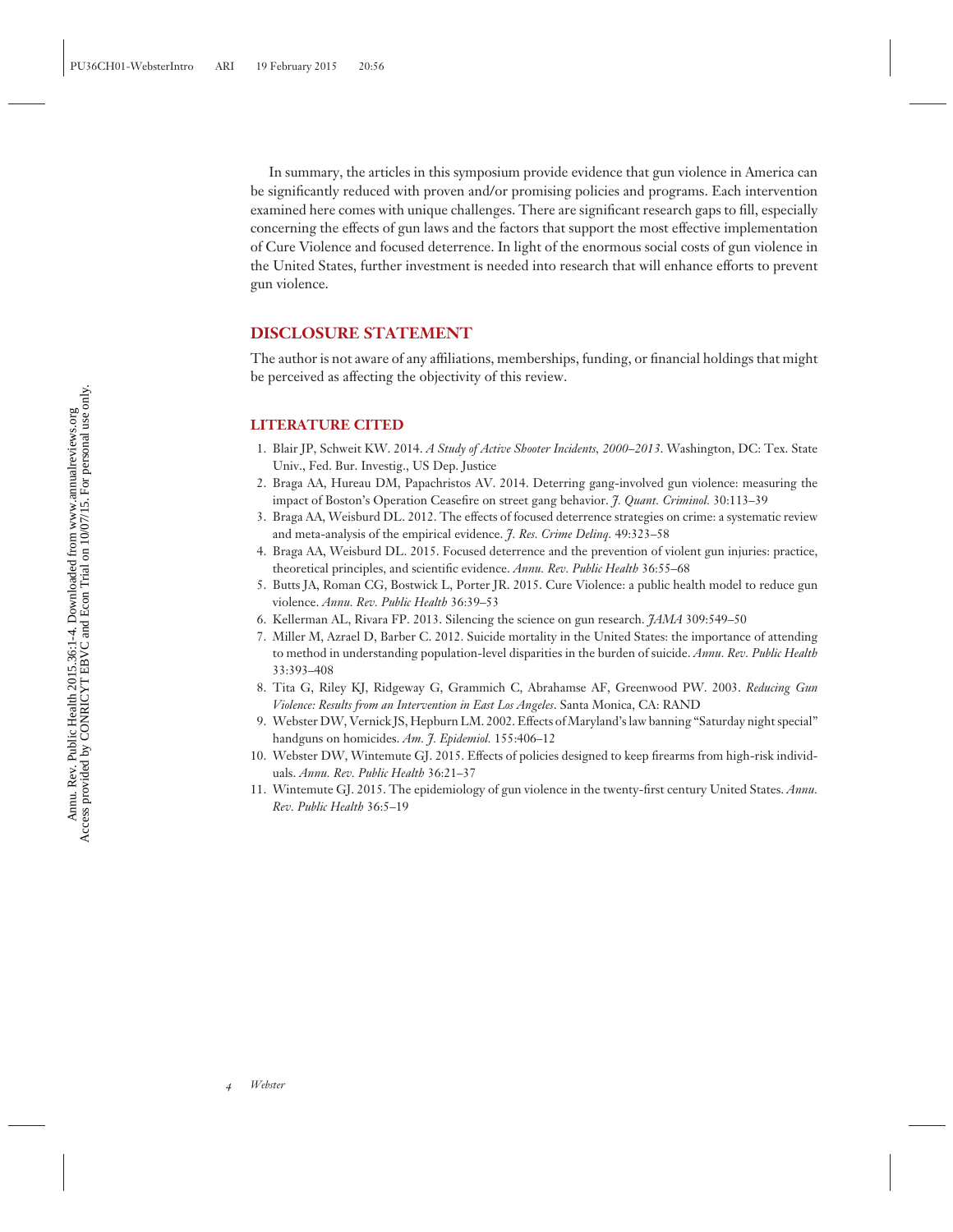# A

**Annual Review of Public Health**

# Contents Volume 36, 2015

## **Symposium: Strategies to Prevent Gun Violence**

| Commentary: Evidence to Guide Gun Violence Prevention in America                                                                                  |
|---------------------------------------------------------------------------------------------------------------------------------------------------|
| The Epidemiology of Firearm Violence in the Twenty-First Century<br><b>United States</b>                                                          |
| Effects of Policies Designed to Keep Firearms from High-Risk<br>Individuals                                                                       |
| Cure Violence: A Public Health Model to Reduce Gun Violence<br>Jeffrey A. Butts, Caterina Gouvis Roman, Lindsay Bostwick, and Jeremy R. Porter 39 |
| Focused Deterrence and the Prevention of Violent Gun Injuries:<br>Practice, Theoretical Principles, and Scientific Evidence                       |
| <b>Epidemiology and Biostatistics</b>                                                                                                             |
| Has Epidemiology Become Infatuated With Methods? A Historical<br>Perspective on the Place of Methods During the Classical                         |
| (1945–1965) Phase of Epidemiology                                                                                                                 |
| Statistical Foundations for Model-Based Adjustments                                                                                               |
| The Elusiveness of Population-Wide High Blood Pressure Control                                                                                    |
| The Epidemiology of Firearm Violence in the Twenty-First Century<br><b>United States</b>                                                          |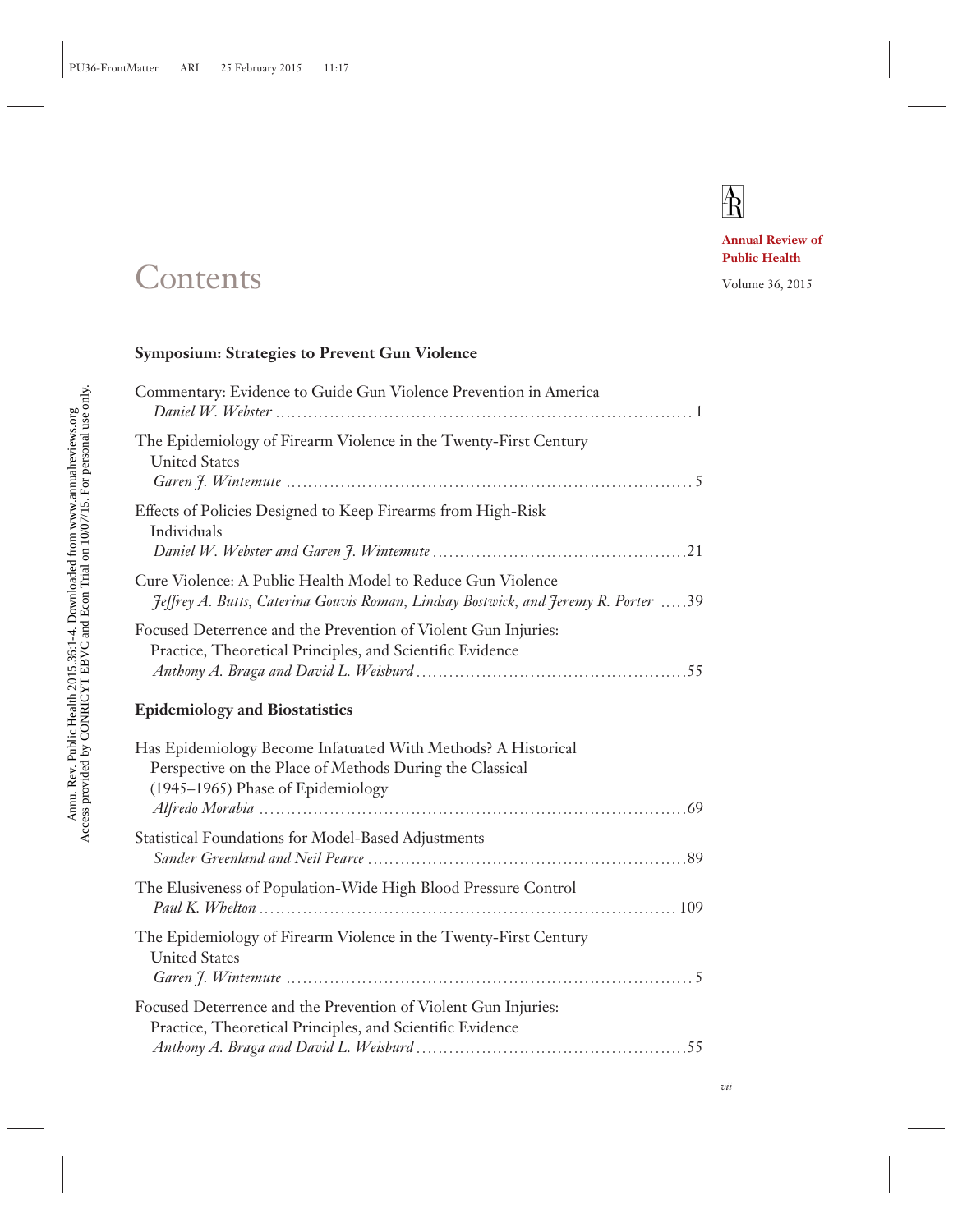| Unintentional Home Injuries Across the Life Span:                      |
|------------------------------------------------------------------------|
| Problems and Solutions                                                 |
|                                                                        |
| Sleep as a Potential Fundamental Contributor to Disparities in         |
| Cardiovascular Health                                                  |
|                                                                        |
| Translating Evidence into Population Health Improvement:               |
| <b>Strategies and Barriers</b>                                         |
| Steven H. Woolf, Jason Q. Purnell, Sarah M. Simon, Emily B. Zimmerman, |
|                                                                        |

### **Environmental and Occupational Health**

| Fitness of the US Workforce                                                                                                                                                                                   |
|---------------------------------------------------------------------------------------------------------------------------------------------------------------------------------------------------------------|
| Food System Policy, Public Health, and Human Rights in the<br><b>United States</b><br>Kerry L. Shannon, Brent F. Kim, Shawn E. McKenzie, and Robert S. Lawrence  151                                          |
| Regulating Chemicals: Law, Science, and the Unbearable Burdens<br>of Regulation<br>Ellen K. Silbergeld, Daniele Mandrioli, and Carl F. Cranor  175                                                            |
| The Haves, the Have-Nots, and the Health of Everyone: The<br>Relationship Between Social Inequality and Environmental Quality<br>Lara Cushing, Rachel Morello-Frosch, Madeline Wander, and Manuel Pastor  193 |
| The Impact of Toxins on the Developing Brain                                                                                                                                                                  |
| Unintentional Home Injuries Across the Life Span:<br>Problems and Solutions                                                                                                                                   |

## **Public Health Practice**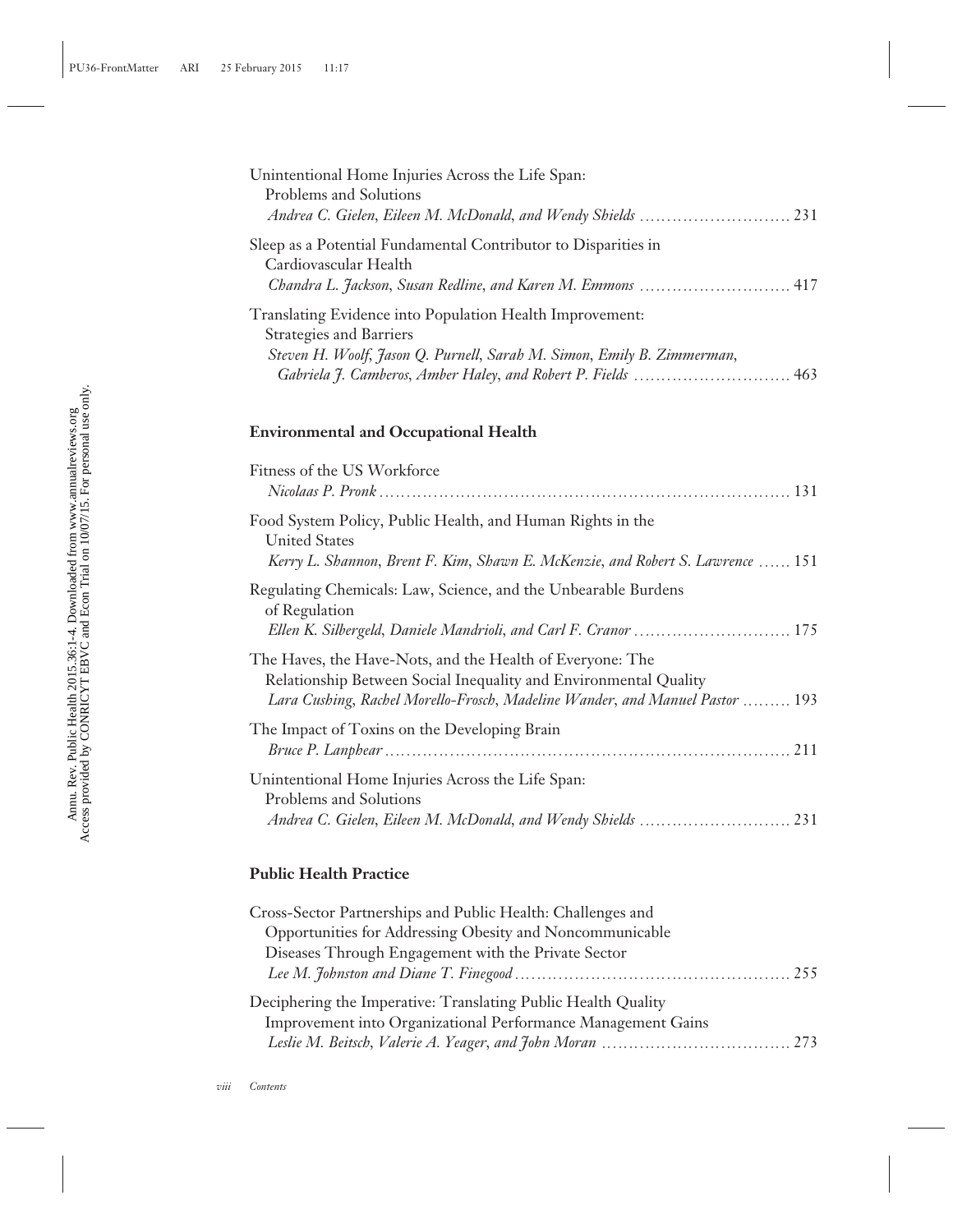| Identifying the Effects of Environmental and Policy Change<br>Interventions on Healthy Eating<br>Deborah J. Bowen, Wendy E. Barrington, and Shirley A.A. Beresford  289 |
|-------------------------------------------------------------------------------------------------------------------------------------------------------------------------|
| Lessons from Complex Interventions to Improve Health                                                                                                                    |
| Trade Policy and Public Health                                                                                                                                          |
| Uses of Electronic Health Records for Public Health Surveillance to<br><b>Advance Public Health</b>                                                                     |
| What Is Health Resilience and How Can We Build It?                                                                                                                      |
| Effects of Policies Designed to Keep Firearms from High-Risk<br>Individuals                                                                                             |
| Cure Violence: A Public Health Model to Reduce Gun Violence<br>Jeffrey A. Butts, Caterina Gouvis Roman, Lindsay Bostwick, and Jeremy R. Porter 39                       |
| Focused Deterrence and the Prevention of Violent Gun Injuries:<br>Practice, Theoretical Principles, and Scientific Evidence                                             |
| Regulating Chemicals: Law, Science, and the Unbearable Burdens<br>of Regulation<br>Ellen K. Silbergeld, Daniele Mandrioli, and Carl F. Cranor  175                      |
| The Response of the US Centers for Disease Control and Prevention<br>to the Obesity Epidemic                                                                            |
|                                                                                                                                                                         |

## **Social Environment and Behavior**

| Immigration as a Social Determinant of Health                                                                                                          |
|--------------------------------------------------------------------------------------------------------------------------------------------------------|
| Heide Castañeda, Seth M. Holmes, Daniel S. Madrigal,                                                                                                   |
| Maria-Elena DeTrinidad Young, Naomi Beyeler, and James Quesada  375                                                                                    |
| Mobile Text Messaging for Health: A Systematic Review of Reviews                                                                                       |
| Sleep as a Potential Fundamental Contributor to Disparities in<br>Cardiovascular Health<br>Chandra L. Jackson, Susan Redline, and Karen M. Emmons  417 |

*Contents ix*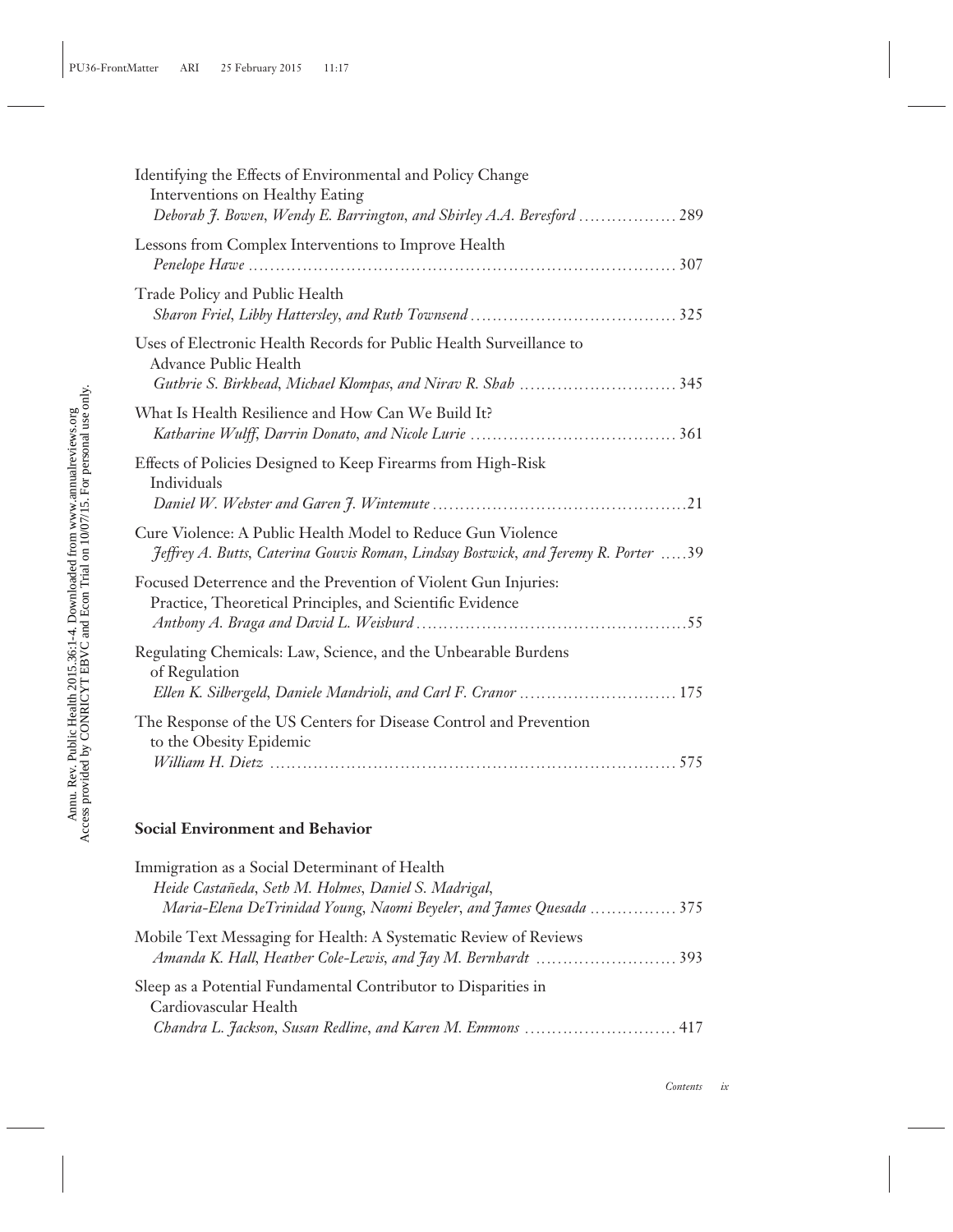| Stress and Type 2 Diabetes: A Review of How Stress Contributes to<br>the Development of Type 2 Diabetes                                                                                                                              |
|--------------------------------------------------------------------------------------------------------------------------------------------------------------------------------------------------------------------------------------|
| Translating Evidence into Population Health Improvement:<br><b>Strategies and Barriers</b><br>Steven H. Woolf, Jason Q. Purnell, Sarah M. Simon, Emily B. Zimmerman,<br>Gabriela J. Camberos, Amber Haley, and Robert P. Fields  463 |
| Using New Technologies to Improve the Prevention and Management<br>of Chronic Conditions in Populations<br>Brian Oldenburg, C. Barr Taylor, Adrienne O'Neil, Fiona Cocker,                                                           |
| Commentary: Evidence to Guide Gun Violence Prevention in America                                                                                                                                                                     |
| The Haves, the Have-Nots, and the Health of Everyone: The<br>Relationship Between Social Inequality and Environmental Quality<br>Lara Cushing, Rachel Morello-Frosch, Madeline Wander, and Manuel Pastor  193                        |
| Cross-Sector Partnerships and Public Health: Challenges and<br>Opportunities for Addressing Obesity and Noncommunicable<br>Diseases Through Engagement with the Private Sector                                                       |
| Lessons from Complex Interventions to Improve Health                                                                                                                                                                                 |
| What Is Health Resilience and How Can We Build It?                                                                                                                                                                                   |
| <b>Health Services</b>                                                                                                                                                                                                               |
| Assessing and Changing Organizational Social Contexts for Effective<br><b>Mental Health Services</b>                                                                                                                                 |
| Policy Dilemmas in Latino Health Care and Implementation of the<br>Affordable Care Act<br>Alexander N. Ortega, Hector P. Rodriguez, and Arturo Vargas Bustamante  525                                                                |
| Tax-Exempt Hospitals and Community Benefit: New Directions in<br>Policy and Practice                                                                                                                                                 |
| The Prescription Opioid and Heroin Crisis: A Public Health Approach<br>to an Epidemic of Addiction<br>Andrew Kolodny, David T. Courtwright, Catherine S. Hwang, Peter Kreiner,                                                       |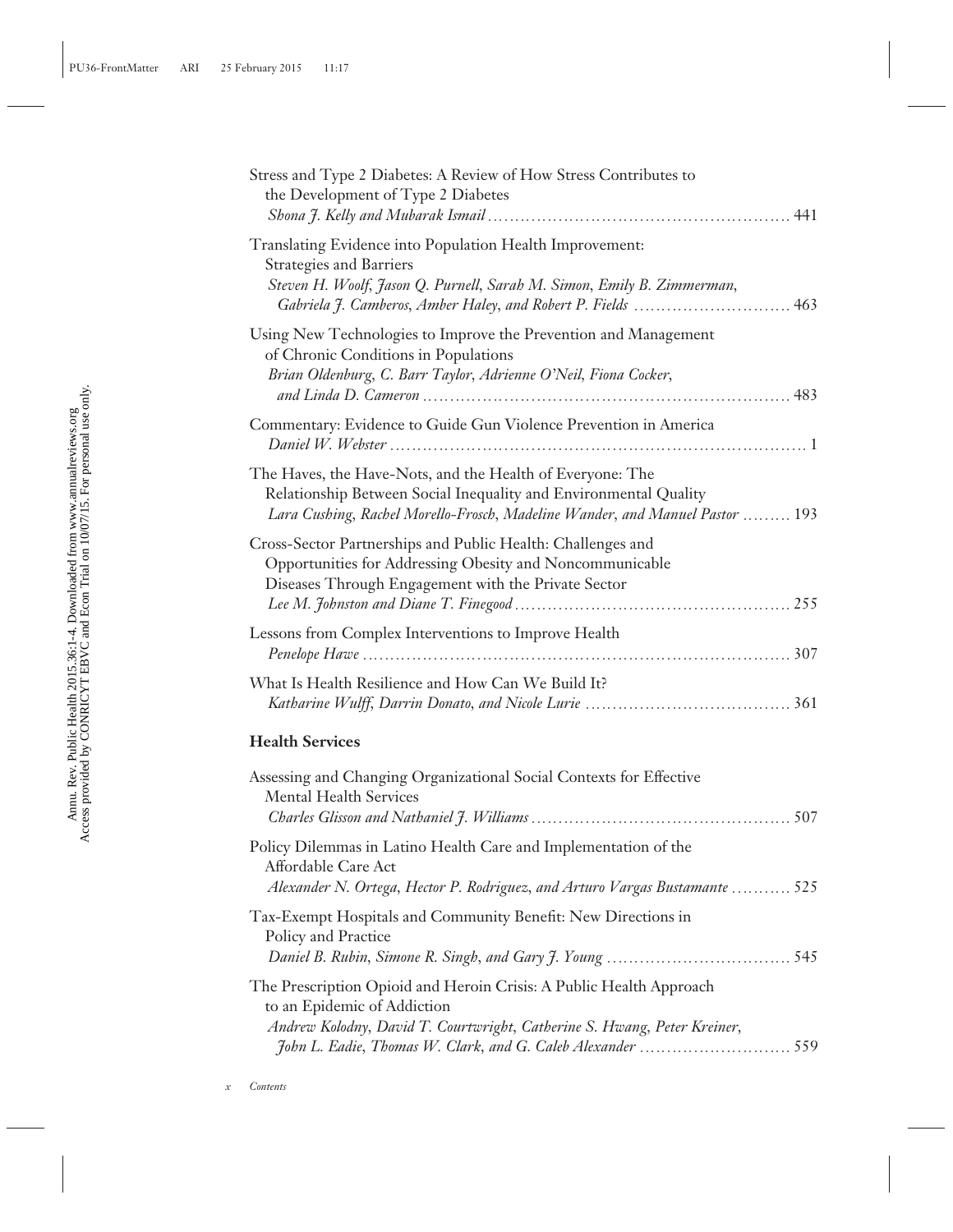| The Response of the US Centers for Disease Control and Prevention<br>to the Obesity Epidemic |  |
|----------------------------------------------------------------------------------------------|--|
|                                                                                              |  |
| Mobile Text Messaging for Health: A Systematic Review of Reviews                             |  |
|                                                                                              |  |
| Using New Technologies to Improve the Prevention and Management                              |  |
| of Chronic Conditions in Populations                                                         |  |
| Brian Oldenburg, C. Barr Taylor, Adrienne O'Neil, Fiona Cocker,                              |  |
|                                                                                              |  |
|                                                                                              |  |

### **Indexes**

## **Errata**

An online log of corrections to *Annual Review of Public Health* articles may be found at http://www.annualreviews.org/errata/publhealth